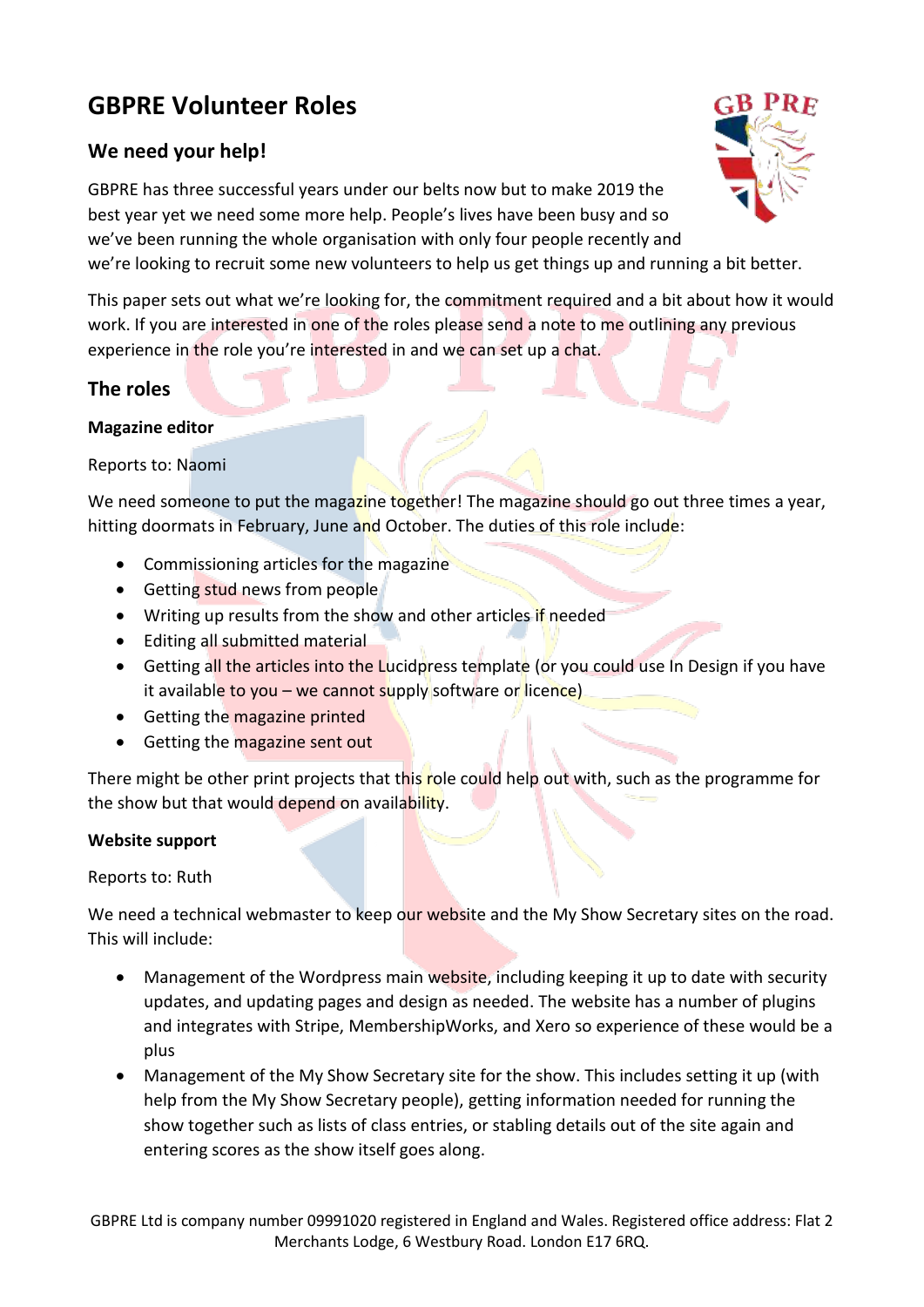The treasurer has some of this experience too so if you are an experienced web person but you're not coming to the show (for example) we could make probably make this work. There is also the possibility of splitting this role up between two people.

#### **Social media manager**

#### Reports to: Ruth

We need someone to share the load with the social media stuff. We've been doing our best but a dedicated volunteer could do so much more! Including:

- Helping moderate the GBPRE Facebook pages
- Finding content that might interest our members to share on the social and the website, such as result from the big Iberian shows, stud news, or things relevant to the breed in Spain and UK
- Helping members who have questions and dealing with helpdesk tickets.
- Running competitions, such as the calendar photo competition to ensure we do things fairly
- Helping promote our events, membership benefits and other things of interest to members

#### **Admin assistant**

Reports to: Naomi

We could do with some more general office experience on the team. This isn't as clearly defined a role but someone who's really good at things like:

- Pulling address information together and setting up mail merges
- Data entry and working with membership databases, sending out membership packs
- Writing and proof reading general information letters or packs
- Getting GBPRE sponsored rosettes to other shows

#### **Show volunteers**

#### Reports to: Naomi

There are lots of roles available at the show! We need show stewards, people to help with hospitality, people to help poo picking and setting up/taking down dressage boards and jumps – all kinds of things. We do offer free food and accommodation to people to work the full duration of the show. Get in touch with Naomi to see how you can help.

#### **Regional volunteers**

#### Reports to: Gemma

We'd love to have a bit more GBPRE Social stuff going on around the country so if you could organise maybe one or two social things a year for your region get in touch! It could be a meal at a local restaurant or maybe a meet up at a local show. No fixed suggestions here but we'd love your ideas and support!